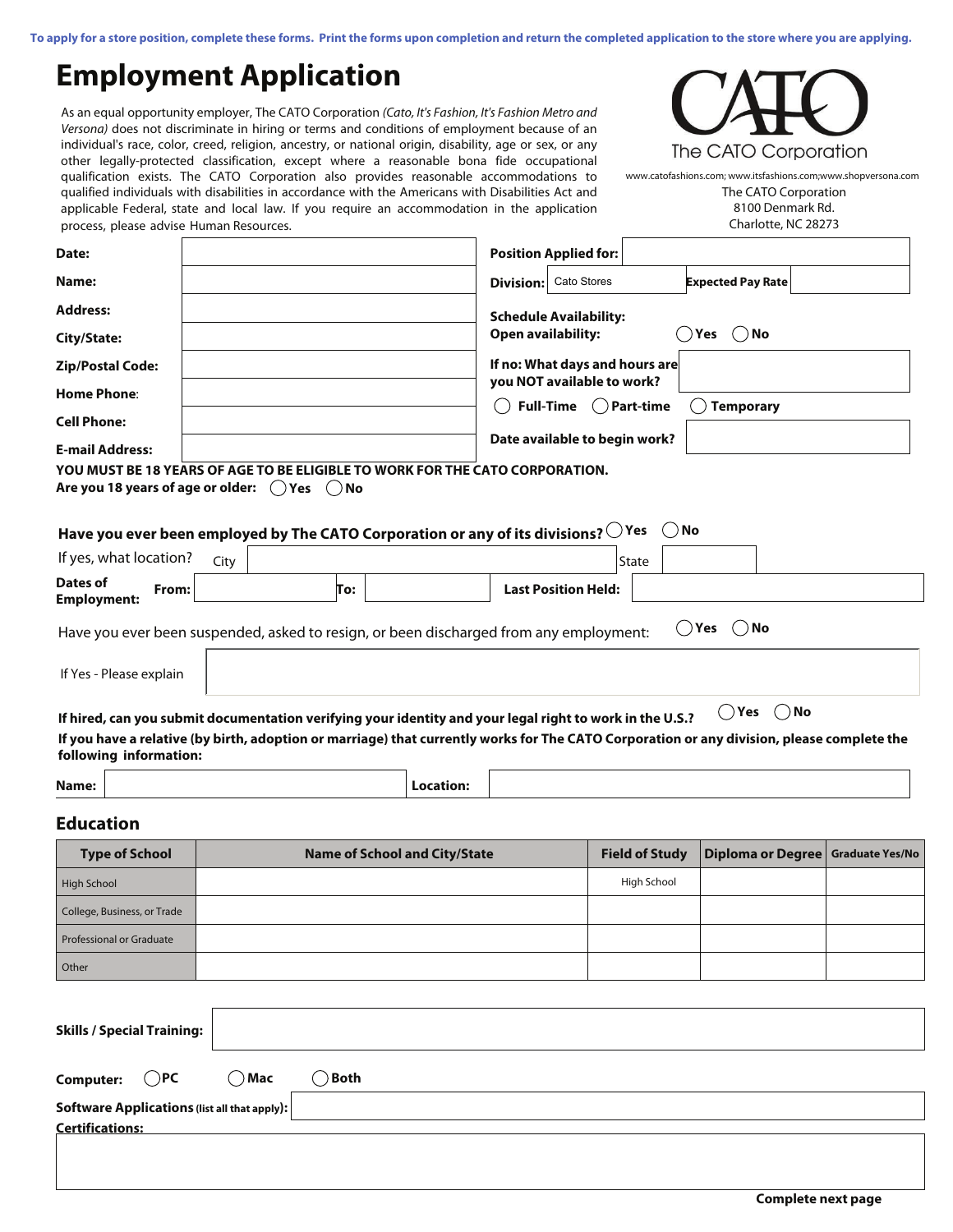## **Employment History(list up to 4)**

Please add your employment history beginning with your current or most recent job:

| 1.<br><b>Name of Employer:</b>           |                                                                                                                                 |  |  |  |  |  |  |
|------------------------------------------|---------------------------------------------------------------------------------------------------------------------------------|--|--|--|--|--|--|
| <b>Name of last supervisor:</b>          | <b>Email Address:</b>                                                                                                           |  |  |  |  |  |  |
| Dates of employment:<br><b>Starting:</b> | Ending:                                                                                                                         |  |  |  |  |  |  |
| <b>Complete Address:</b>                 |                                                                                                                                 |  |  |  |  |  |  |
| Phone #:                                 |                                                                                                                                 |  |  |  |  |  |  |
| Last job title:                          |                                                                                                                                 |  |  |  |  |  |  |
| <b>Reason for Leaving (be specific):</b> | Laid Off or Lack of Work<br>Discharged<br>Resigned                                                                              |  |  |  |  |  |  |
|                                          | List the jobs you held, duties performed, skills used or learned, advancements, or promotions while you worked at this company: |  |  |  |  |  |  |
|                                          |                                                                                                                                 |  |  |  |  |  |  |
| May we contact this employer:            | $\bigcirc$ No<br>$\bigcap$ Yes                                                                                                  |  |  |  |  |  |  |
| 2.<br><b>Name of Employer:</b>           |                                                                                                                                 |  |  |  |  |  |  |
| <b>Name of last supervisor:</b>          | <b>Email Address:</b>                                                                                                           |  |  |  |  |  |  |
| Dates of employment:<br><b>Starting:</b> | Ending:                                                                                                                         |  |  |  |  |  |  |
| <b>Complete Address:</b>                 |                                                                                                                                 |  |  |  |  |  |  |
| Phone #:                                 |                                                                                                                                 |  |  |  |  |  |  |
| Last job title:                          |                                                                                                                                 |  |  |  |  |  |  |
| <b>Reason for Leaving (be specific):</b> | Discharged<br>Laid Off or Lack of Work<br>Resigned                                                                              |  |  |  |  |  |  |
|                                          | List the jobs you held, duties performed, skills used or learned, advancements, or promotions while you worked at this company: |  |  |  |  |  |  |
|                                          |                                                                                                                                 |  |  |  |  |  |  |
| May we contact this employer:            | $\bigcap$ Yes<br>$\bigcirc$ No                                                                                                  |  |  |  |  |  |  |
| 3.                                       |                                                                                                                                 |  |  |  |  |  |  |
| <b>Name of Employer:</b>                 |                                                                                                                                 |  |  |  |  |  |  |
| <b>Name of last supervisor:</b>          | <b>Email Address:</b>                                                                                                           |  |  |  |  |  |  |
| Dates of employment:<br><b>Starting:</b> | Ending:                                                                                                                         |  |  |  |  |  |  |
| <b>Complete Address:</b>                 |                                                                                                                                 |  |  |  |  |  |  |
| Phone #:                                 |                                                                                                                                 |  |  |  |  |  |  |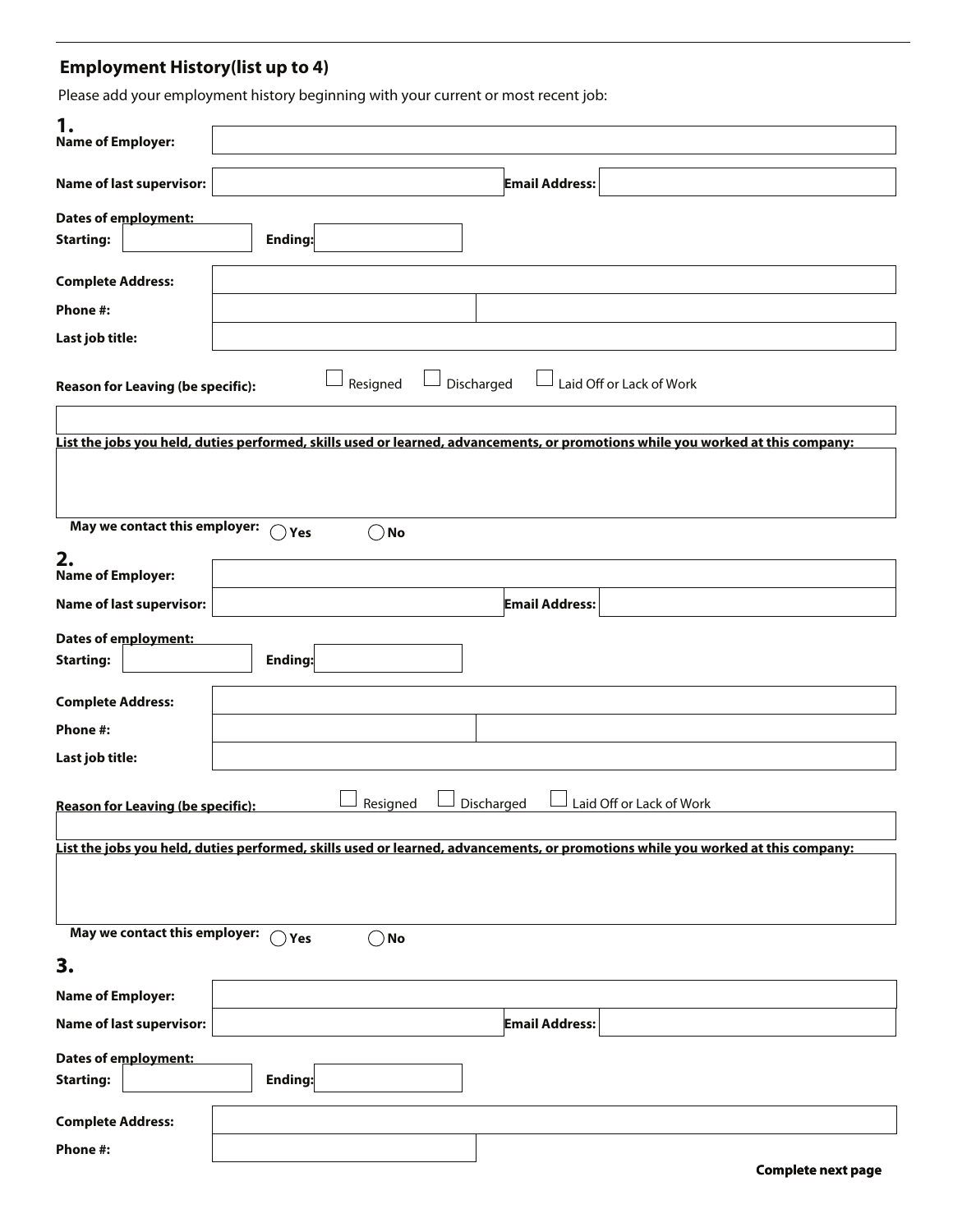| Last job title:                                                                                                                 |                                                                                          |                                                                                                                                             |                                                                                                                                                                                                                                                                                                                                                                                                                                                                                                                                                                                 |  |  |  |  |
|---------------------------------------------------------------------------------------------------------------------------------|------------------------------------------------------------------------------------------|---------------------------------------------------------------------------------------------------------------------------------------------|---------------------------------------------------------------------------------------------------------------------------------------------------------------------------------------------------------------------------------------------------------------------------------------------------------------------------------------------------------------------------------------------------------------------------------------------------------------------------------------------------------------------------------------------------------------------------------|--|--|--|--|
| <b>Reason for Leaving (be specific):</b>                                                                                        | Resigned                                                                                 | Discharged                                                                                                                                  | Laid Off or Lack of Work                                                                                                                                                                                                                                                                                                                                                                                                                                                                                                                                                        |  |  |  |  |
| List the jobs you held, duties performed, skills used or learned, advancements, or promotions while you worked at this company: |                                                                                          |                                                                                                                                             |                                                                                                                                                                                                                                                                                                                                                                                                                                                                                                                                                                                 |  |  |  |  |
| May we contact this employer:                                                                                                   | $\bigcap$ Yes<br>〔 )no                                                                   |                                                                                                                                             |                                                                                                                                                                                                                                                                                                                                                                                                                                                                                                                                                                                 |  |  |  |  |
| 4.                                                                                                                              |                                                                                          |                                                                                                                                             |                                                                                                                                                                                                                                                                                                                                                                                                                                                                                                                                                                                 |  |  |  |  |
| <b>Name of Employer:</b>                                                                                                        |                                                                                          |                                                                                                                                             |                                                                                                                                                                                                                                                                                                                                                                                                                                                                                                                                                                                 |  |  |  |  |
| <b>Name of last supervisor:</b>                                                                                                 |                                                                                          | <b>Email Address:</b>                                                                                                                       |                                                                                                                                                                                                                                                                                                                                                                                                                                                                                                                                                                                 |  |  |  |  |
| Dates of employment:<br><b>Starting:</b>                                                                                        | Ending:                                                                                  |                                                                                                                                             |                                                                                                                                                                                                                                                                                                                                                                                                                                                                                                                                                                                 |  |  |  |  |
| <b>Complete Address:</b><br>Phone #:                                                                                            |                                                                                          |                                                                                                                                             |                                                                                                                                                                                                                                                                                                                                                                                                                                                                                                                                                                                 |  |  |  |  |
| Last job title:                                                                                                                 |                                                                                          |                                                                                                                                             |                                                                                                                                                                                                                                                                                                                                                                                                                                                                                                                                                                                 |  |  |  |  |
| May we contact this employer: $\bigcap$ Yes                                                                                     | No<br>()                                                                                 |                                                                                                                                             |                                                                                                                                                                                                                                                                                                                                                                                                                                                                                                                                                                                 |  |  |  |  |
|                                                                                                                                 | Please list 3 references other than relatives and previous employers:                    |                                                                                                                                             |                                                                                                                                                                                                                                                                                                                                                                                                                                                                                                                                                                                 |  |  |  |  |
| Name                                                                                                                            |                                                                                          |                                                                                                                                             |                                                                                                                                                                                                                                                                                                                                                                                                                                                                                                                                                                                 |  |  |  |  |
| Relationship to You                                                                                                             |                                                                                          |                                                                                                                                             |                                                                                                                                                                                                                                                                                                                                                                                                                                                                                                                                                                                 |  |  |  |  |
| Position                                                                                                                        |                                                                                          |                                                                                                                                             |                                                                                                                                                                                                                                                                                                                                                                                                                                                                                                                                                                                 |  |  |  |  |
| Company                                                                                                                         |                                                                                          |                                                                                                                                             |                                                                                                                                                                                                                                                                                                                                                                                                                                                                                                                                                                                 |  |  |  |  |
| Telephone                                                                                                                       |                                                                                          |                                                                                                                                             |                                                                                                                                                                                                                                                                                                                                                                                                                                                                                                                                                                                 |  |  |  |  |
| <b>Email Address</b>                                                                                                            |                                                                                          |                                                                                                                                             |                                                                                                                                                                                                                                                                                                                                                                                                                                                                                                                                                                                 |  |  |  |  |
|                                                                                                                                 | company can terminate my employment at any time, with or without notice, for any reason. | READ THE FOLLOWING STATEMENTS CAREFULLY BEFORE SIGNING THIS APPLICATION.  ONLY APPLICATIONS THAT ARE SIGNED AND DATED ARE CONSIDERED VALID. | certify that the information on this application is correct and I understand that any misrepresentation or omission of any information may result in disqualification from consideration<br>of employment or, if employed, my dismissal. I understand that this application is not an offer or promise of employment and that nothing in this application is intended to create or<br>imply any contractual relationship. If hired, the applicant/employee understands that employment is at-will. If hired, I will be able to resign at any time for any reason. Likewise, the |  |  |  |  |
|                                                                                                                                 |                                                                                          | inquire as to whether or not applications are still being accepted for the position I am interested and, if so, submit a new application.   | understand that this application will be considered active for a period not to exceed sixty (60) days. I understand that if I wish to be considered for employment beyond this period, i should                                                                                                                                                                                                                                                                                                                                                                                 |  |  |  |  |
|                                                                                                                                 |                                                                                          | capacities, from any and all liability for damages of whatever nature arising from furnishing, requesting, or receiving the information.    | I authorize all of my present and former employers, school authorities and persons listed as references to furnish The Cato Corporation information concerning my personal character,<br>work habits and employment record (such as a statement of the reason of termination or separation of employment), work performance, abilities, and other qualities pertinent to my<br>qualifications for employment. I hereby release The Cato Corporation and its respective officers, directors, employees, or agents in both their individual and representative                    |  |  |  |  |
|                                                                                                                                 |                                                                                          |                                                                                                                                             | REQUIRED NOTICE FOR MARYLAND APPLICANTS ONLY: UNDER MARYLAND LAW, AN EMPLOYER MAY NOT REQUIRE OR DEMAND, AS A CONDITION OF EMPLOYMENT, PROSPECTIVE<br>EMPLOYMENT, OR CONTINUED EMPLOYMENT, THAT AN INDIVIDUAL SUBMIT TO OR TAKE A POLYGRAPH EXAMINATION OR SIMILAR TEST. AN EMPLOYER WHO VIOLATES THE LAW IS                                                                                                                                                                                                                                                                    |  |  |  |  |

I hereby acknowledge that I have read the below statements and understand same.

GUILTY OF A MISDEMEANOR AND SUBJECT TO A FINE NOT EXCEEEDING \$100.

Signature

\*Date is required if this form is not digitally signed.

**Date:**